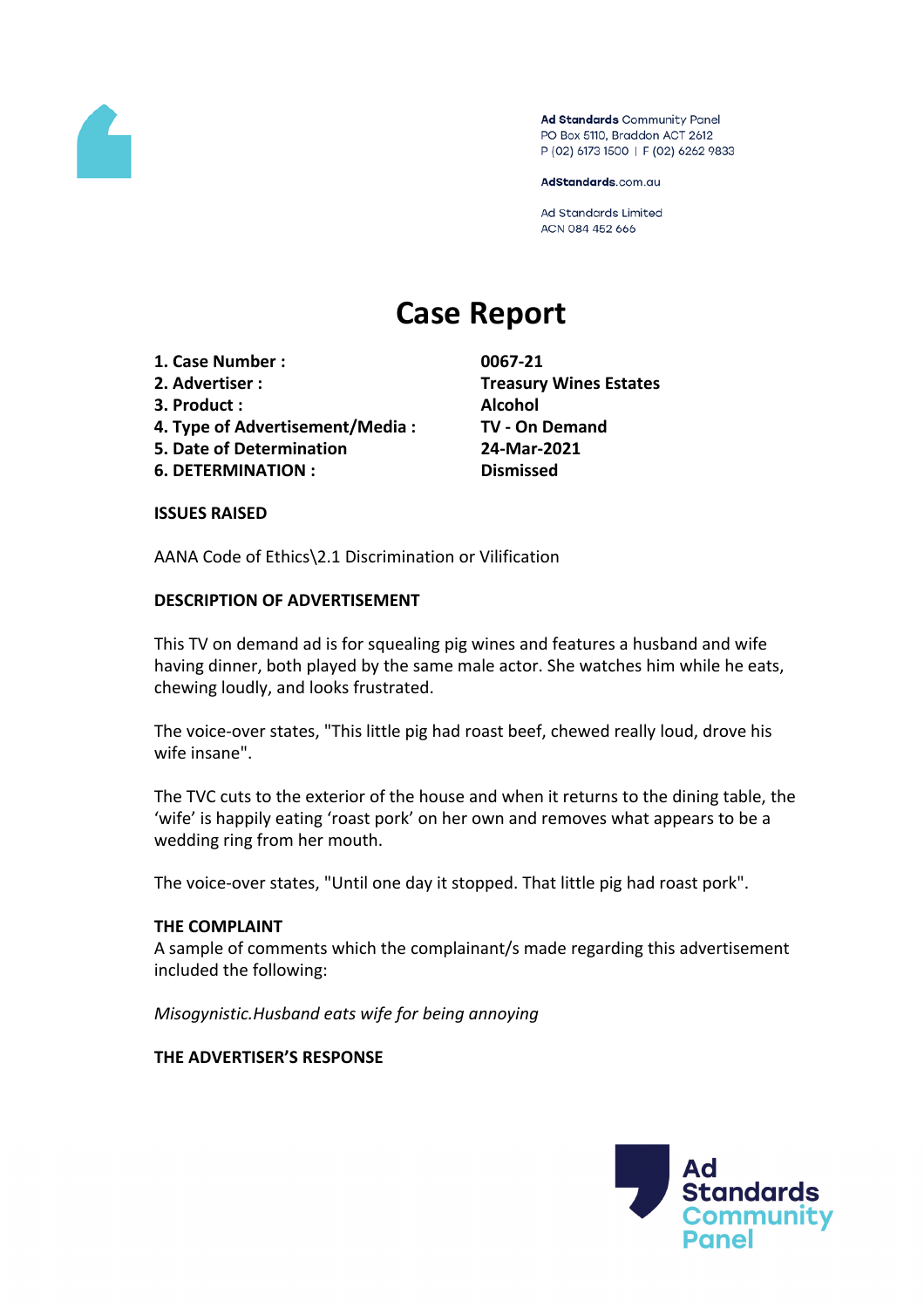

Comments which the advertiser made in response to the complainant/s regarding this advertisement include the following:

*Thank you for giving Treasury Wine Estates (TWE) the opportunity to respond to the Ad Standards complaint reference number 0067-21 received 4 March 2021, which relates to the Squealing Pig 'Roast Beef' television commercial (TVC).*

*The consumer complaint states: 'Misogynistic. Husband eats wife for being annoying'. TWE has been asked to consider whether the TVC raises issues under Section 2 of the AANA Advertiser Code of Ethics (Code), the key issue being the allegation that it discriminates against or vilifies of an individual or group of people on the basis of gender.*

*As we have been asked to address all parts of Section 2 of the Code, our responses in relation to each section are set out below.*

# *Description of the advertisement*

*The Squealing Pig Roast Beef TVC forms part of a series of five TVCs based on the wellknown 'this little pig rhyme', all of which are intended to be quirky and humorous in nature, consistent with the Squealing Pig brand as a whole. The Roast Beef TVC relates to the third line of the rhyme 'this little pig had roast beef' and plays on 'pet peeves' between couples. The 'female pig' character is serving up roast beef to the 'male pig' character, who appears to be her husband. She watches him while he eats, chewing loudly, and looks frustrated. The TVC cuts to the exterior of the house and when it returns to the dining table, the 'wife' is happily eating 'roast pork' on her own and removes what appears to be a wedding ring from her mouth. The two characters are played by the same actor dressed as the various 'pigs', which is intended to convey the light-hearted and absurd nature of the content. The TVC is not intended to be taken seriously or literally and, in our view, the relevant audience would understand this. TWE notes that the TVC was screened during the 'Degrassi High' program on 9Now (on demand television) and was targeted at viewers aged 18 years or over in accordance with the ABAC Placement Rules and Commercial Television Code of Practice. Demographic information supplied by Channel 9 confirms that 98% of the Degrassi High viewers are 18 years of age or over.*

## *Section 2.1 – Discrimination or vilification*

*In TWE's opinion, the TVC does not contain material that is discriminatory or that vilifies on the basis of gender for the following reasons:* 

*• The TVC plays on 'pet peeves' between couples and does not belittle or create a negative impression of either men or women on the basis of gender. Rather, the scenario is entirely fictional and absurd; the storyline and setting are so far-fetched that a reasonable person would understand the TVC is not intended to be an accurate depiction of real life.*

*• As noted above, in order to add to the absurd nature of the narrative, the male actor is dressed up as two different 'pigs', wearing a shirt and tie and braces as the 'male pig' and a headband and tailored shirt with a brooch as the 'female pig.' These clothing choices are not intended to perpetuate stereotypes about femininity or*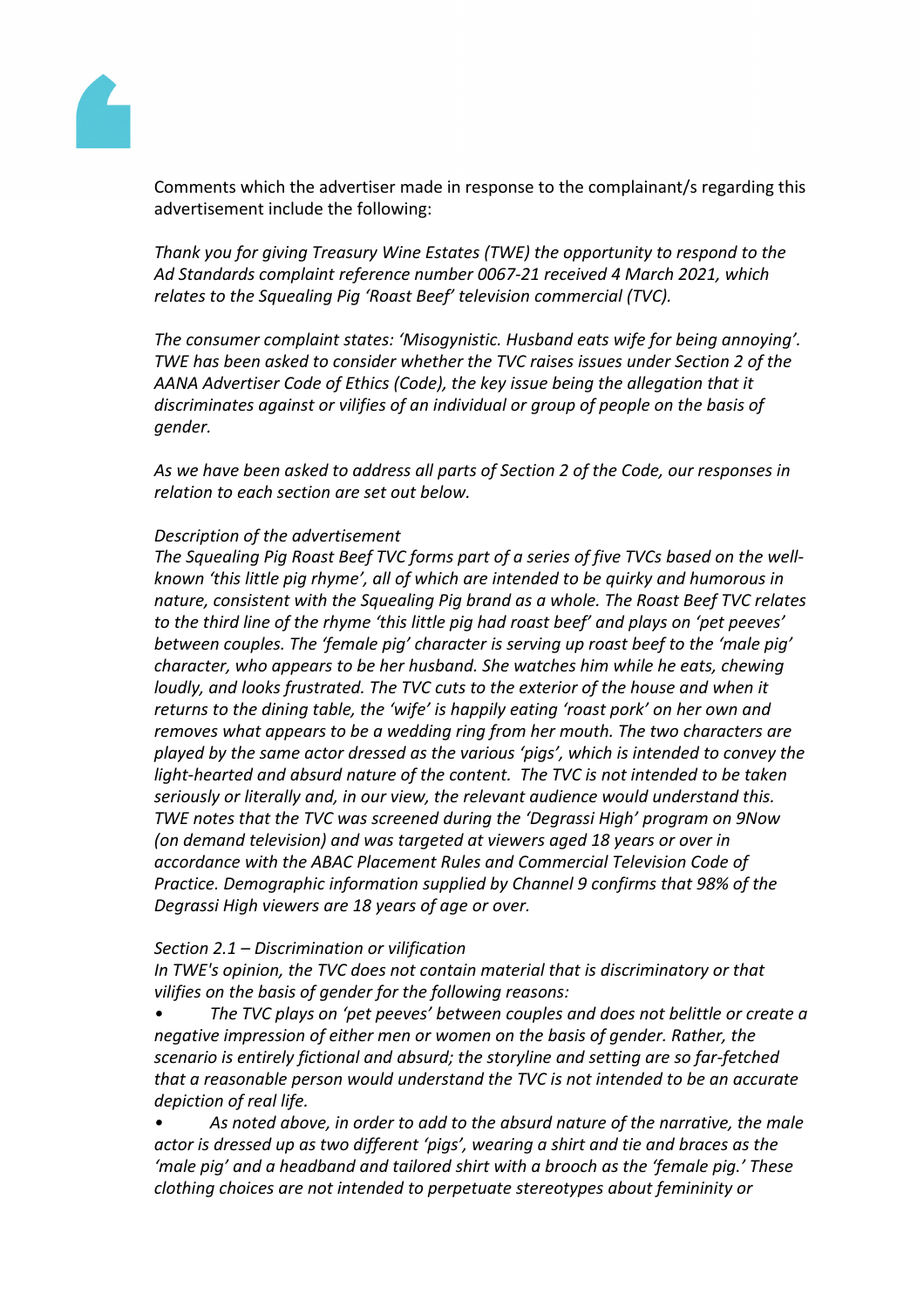

*masculinity, but are employed for dramatic purposes to ensure the characters are differentiated.*

*• In TWE's view, the TVC is not in any way misogynistic. 'Misogynist' is defined in the Cambridge Dictionary as showing feelings of hating women or a belief that men are much better than women. The TVC does not in any way portray hatred of women, nor does it imply that men are better than women in any way.*

### *Section 2.2 – Exploitative and degrading*

*In TWE's opinion, the TVC does not contain material that is exploitative or degrading of any individual or group. It does not take advantage of the sexual appeal of a person, or group of people, by depicting them as objects or commodities or by focusing on their body parts where this bears no direct relevance to the product or service being advertised. Nor does it in any way lower in character or quality a person or group of persons.*

### *Section 2.3 – Violence*

*The TVC does not present or portray violence. While the story implies that the female pig may have 'eaten' the male pig, the ad is highly stylised and does not depict realistic or actual violence, nor does it imply that violence is an acceptable or appropriate resolution to domestic issues. In TWE's opinion, it would be unrealistic to suggest that the community would be encouraged to "cook" their partner and eat them for dinner after viewing this marketing communication.*

#### *Section 2.4 - Sex, sexuality and nudity*

*In TWE's opinion, the TVC does not contain any material that is sexual in nature.*

#### *Section 2.5 – Language*

*In TWE's opinion, the advertisement does not contain inappropriate, strong or obscene language.*

#### *Section 2.6 – Health and Safety*

*In TWE's opinion, the TVC does not depict material contrary to Prevailing Community Standards on health and safety.*

## *Section 2.7 – Distinguishable as advertising*

*The TVC is clearly distinguishable as advertising given the branding and product is prominently displayed at the beginning and end of the TVC.*

#### *Final Remarks*

*As a responsible marketer, TWE demonstrates a long-standing commitment to upholding both the letter and the spirit of the Code. TWE maintains strict processes, including internal guidelines (in the form of a Responsible Marketing Handbook and Marketing Approvals Checklist which specifically refer to the Code) and training to assist our marketing and communication teams to develop marketing campaigns that meet the requirements of the Code.*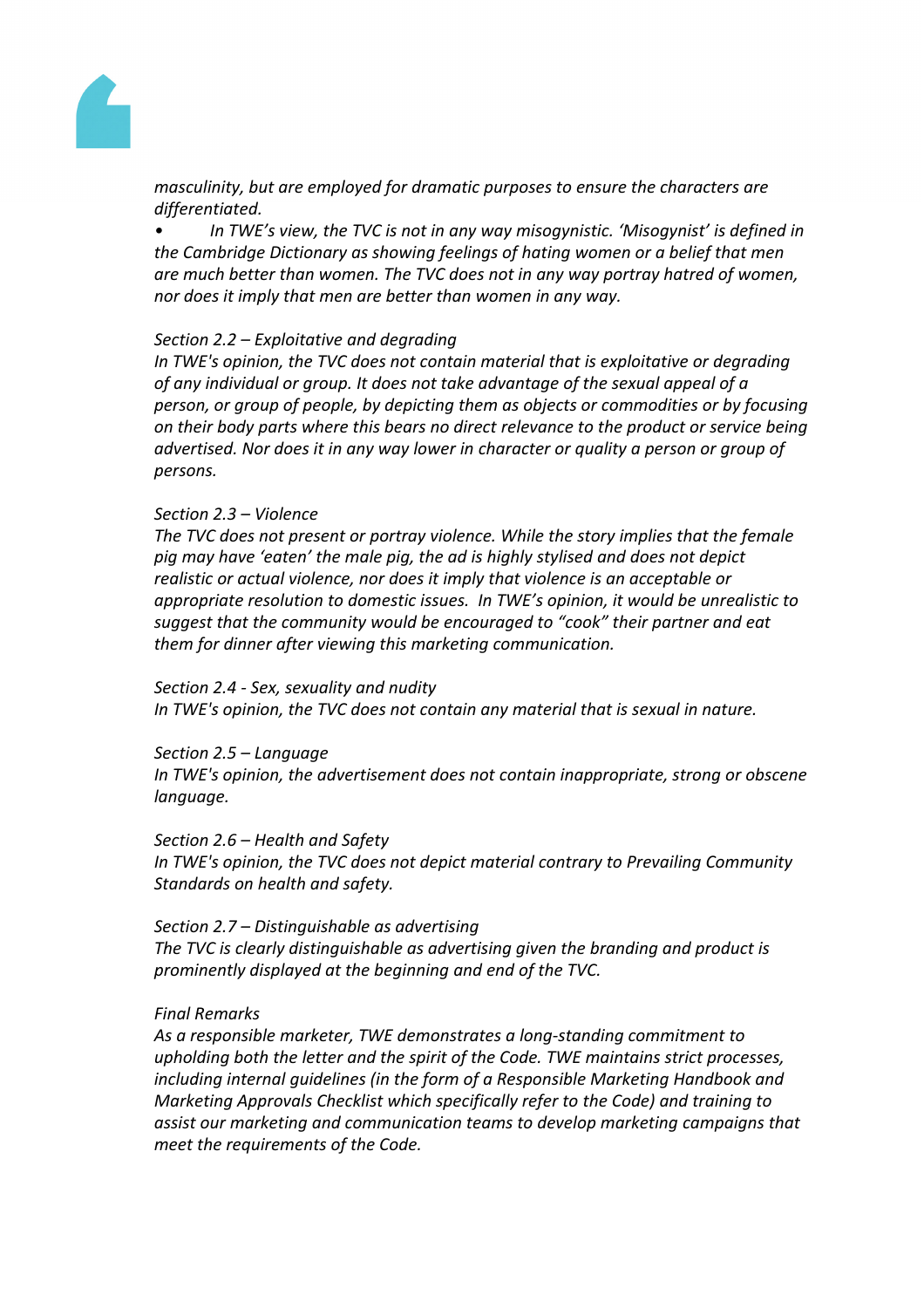

*In addition, at TWE respect for human rights is the cornerstone of our culture. This includes supporting the elimination of gender-based violence and educating our team members through regular workshops and participation in key events such as International Day for the Elimination of Violence Against Women. TWE notes that the TVC was reviewed and approved by the ABAC pre-vetting service in August 2018, but was not pre-vetted with Ad Standards.*

*Further to the above, the Squealing Pig 'Curly Tales' campaign has been running since 2018 and the 'Roast Beef' TVC no longer appears via the on-demand channel.*

*Thank you for considering our response.*

# **THE DETERMINATION**

The Ad Standards Community Panel (the Panel) considered whether this advertisement breaches Section 2 of the AANA Code of Ethics (the Code).

The Panel noted the complainant's concern that the advertisement is misogynistic.

The Panel viewed the advertisement and noted the advertiser's response.

**Section 2.1: Advertising or Marketing Communication shall not portray people or depict material in a way which discriminates against or vilifies a person or section of the community on account of race, ethnicity, nationality, gender, age, sexual preference, religion, disability, mental illness or political belief.**

The Panel noted the AANA Practice Note which provides guidance on the meaning of:

- Discrimination unfair or less favourable treatment
- Vilification humiliates, intimidates, incites hatred, contempt or ridicule
- Gender refer to the attributes, roles, behaviours, activities, opportunities or restrictions that society considers appropriate for girls or boys, women or men. Gender is distinct from 'sex', which refers to biological differences.

# **Does the advertisement portray material in a way which discriminates against or vilifies a person on account of gender?**

The Panel considered that although both the husband and wife roles were played by the same actor, there were two distinct gender roles identified in the advertisement – husband and wife.

The Panel noted that the voice-over states, 'this little pig' as the husband character is shown. The Panel considered that the statement is linked to the nursery rhyme and the name of the product, and did not imply that the man is a pig because of his gender, or that all men are pigs.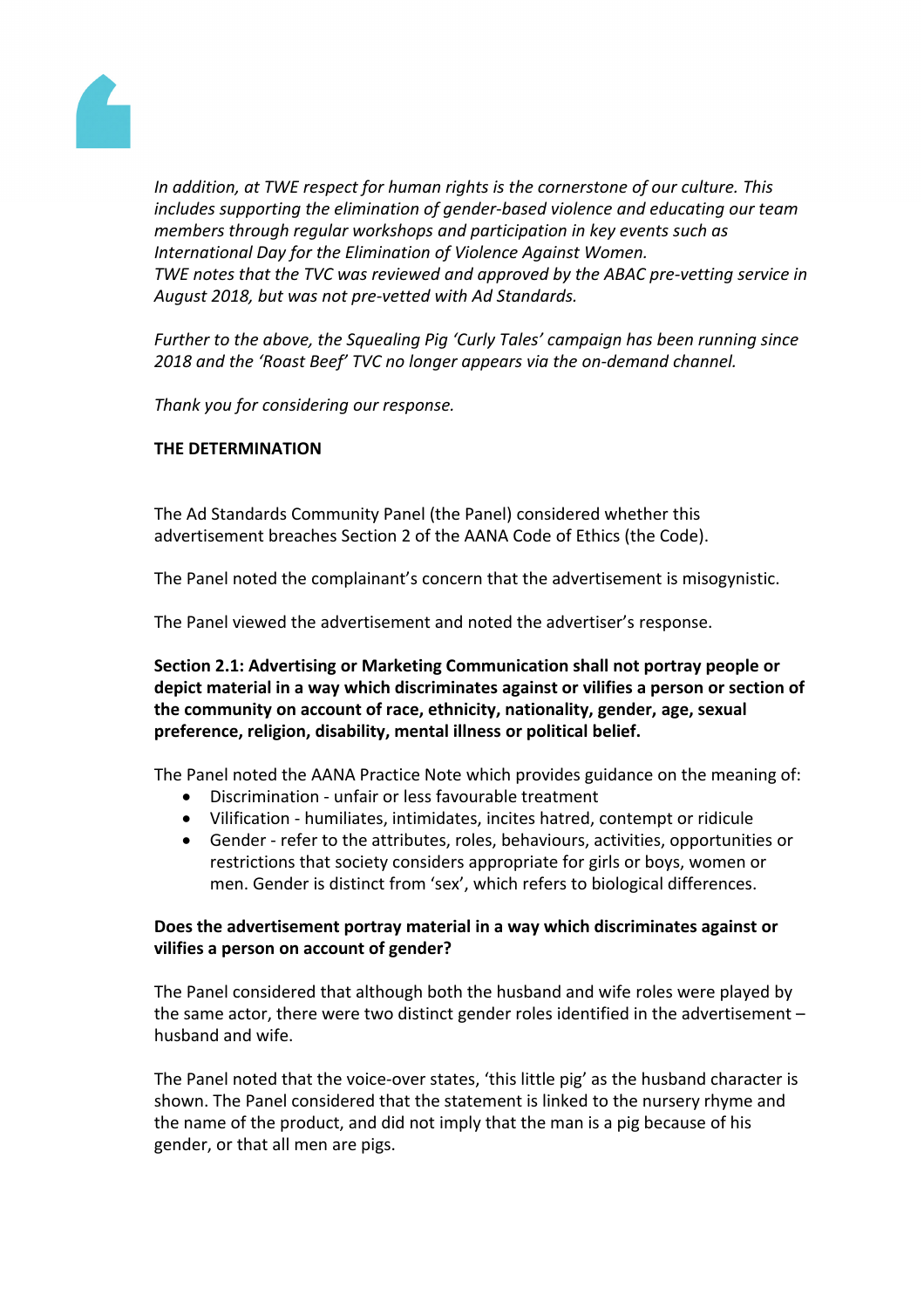

The Panel noted that there is a suggestion that the wife eats her husband, and considered that the suggested reason is because he is annoying, not because he is male.

The Panel considered that while gender roles were identified through the label 'wife' and the use of the pronoun 'he', there was no direct implication that the husband character received unfair or less favourable treatment because of his male gender. The Panel considered that there was also no direct implication that the wife's behaviour was because of her gender or would incite hatred or contempt of the wife character due to her gender.

Overall, the Panel considered that the highly-stylised, nursery-rhyme-themed, absurd nature of the advertisement meant that the characters would be unlikely to be seen as representative of their genders, or discriminated against or vilified on account of their gender.

## **Section 2.1 conclusion**

Finding that the advertisement did not portray material in a way which discriminates against or vilifies a person or section of the community on account of gender, the Panel determined that the advertisement did not breach Section 2.1 of the Code.

# **Section 2.3 Advertising or Marketing Communications shall not present or portray violence unless it is justifiable in the context of the product or service advertised.**

The Panel noted the Practice Note for the Code includes: "Realistic depictions of the consequences of violence are not acceptable. More leeway is permitted where the depiction is stylised rather than realistic. However, advertisers should exercise caution when using cartoon violence as a cartoon style may be attractive to children."

## **Does the advertisement contain violence?**

The Panel noted that there is no definition of violence in the Code or the Practice Note.

The Panel noted that there is a suggestion that the wife character has eaten the husband character and considered that this is a suggestion that violence has occurred.

The Panel considered that the advertisement contained violence, however that the violence was highly-stylised and absurd and the overall impact of the violence was mild.

# **Is the violence justifiable in the context of the product or service advertised?**

The Panel noted that the product being advertised was a wine brand called squealing pigs which featured stylised nursery rhyme lyrics on the label.